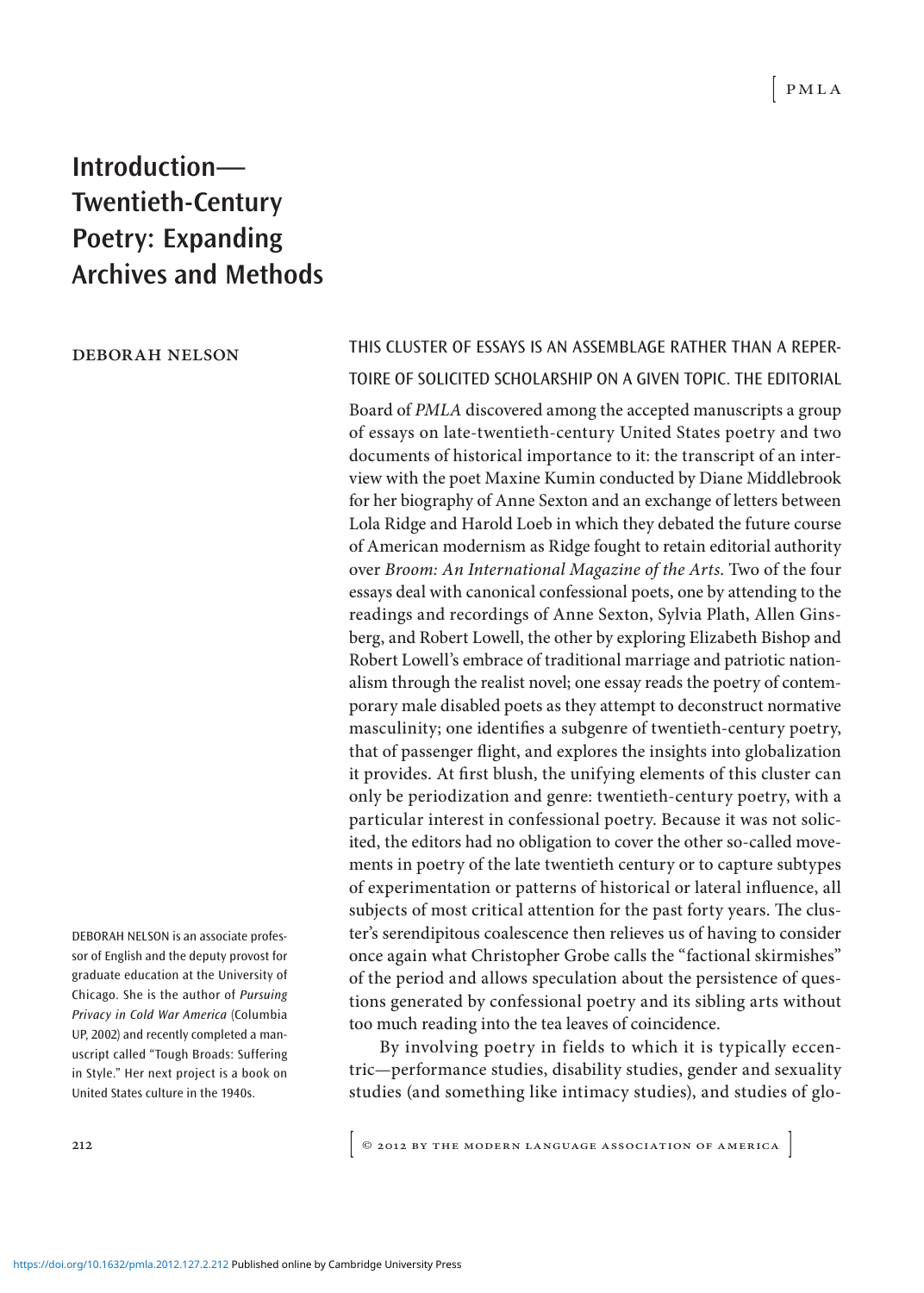balization<sup>1</sup>—all the essays attempt something other than or in addition to the study of twentieth- century poetry, deriving their motivations from outside the genre and its habits of criticism while also preserving the practice of close reading and the engagement with the poetic tradition characteristic of the field. These essays make the case for poetry's value to other areas of inquiry, not merely as one more object that displays their concerns but as one that contributes new paradigms to the intersecting field. While the cluster may only represent a new episode in the poetry critic's unrequited love for other practices of knowledge formation, late-twentieth-century poetry in the United States was hardly siloed from the major forms of artistic innovation, the groups of artists who carried them out, or the politics that fueled some arts practice. More importantly and in their own practice, these scholars insist on the strong relation between poetic experimentation and the forms of intellectual inquiry that evolved in the late twentieth century, stimulated as both were by changes in everyday life, like the increased availability of passenger light or the new technologies of sound recording; by political upheavals like the civil rights, antiwar, and feminist and gay liberation movements; and by the radical pluralization of the public sphere, one of the most momentous phenomena of the last seventy years, however much it remains a work in progress.<sup>2</sup>

Both historical documents carry on the unfinished business of feminist literary criticism by revisiting several of its earliest concerns: the exclusion of women from literary production and from the later histories of it, anxieties of female authorship, and the material conditions of women's writing. The exchange between Ridge and Loeb reminds us of the forms of exclusion that elided, where they did not entirely block, women's contributions to literary culture. Finding such examples is not news, but the never complete project of recovery enriches the histories of literary culture

127.2 **Deborah Nelson 213** 

and provides additional perspectives from which to view the what-ifs of canon formation. Kumin's narrative begins with her account of Anne Sexton's anxiety of authorship, provoked by her vexed relationship to her teacher, John Holmes, who had vehemently criticized her use of her biography in her poems. The question of whether confessional poetry was art or life, which plagued its early reception, lingers in Middlebrook and Kumin's shared insistence on Sexton's craft. The interview also describes the material conditions of their writing. Kumin and Sexton's solidarity, essential to their success as poets, was mediated by the phone line they kept open while both wrote and took care of their young children. (This dyadic relationship is the female equivalent of or analogy to Michael Davidson's male coteries in Guys like Us.) That Kumin's story of writing poetry in the late 1950s and early 1960s sounds like an episode from Betty Friedan's Feminine Mystique suggests why confessional poetry had a ready audience in the coming second-wave feminist movement.

The worrisome collapse of art and life was resolved in favor of art in the ensuing decades, or, to borrow from Robert Lowell, the raw was slowly cooked as critics paid more attention to the artifice required for the successful appearance of sincerity, spontaneity, or authenticity. Christopher Grobe's brilliant essay restores the split and the aggravation it causes by remixing the printed poem with its live or recorded performance. In "The Breath of the Poem: Confessional Print/ Performance circa 1959," Grobe rescues sincerity, crucial to the arts and politics of the period, from the either- or that makes little sense of confessional poetry or any of the autobiographical arts of the late twentieth century. Performing sincerity, he argues, is not another way of saying hypocrisy but rather a commitment to sincerity in a public mode. By making the art-life distinction a broader category encompassing happenings and method acting, Grobe gestures toward another way to view